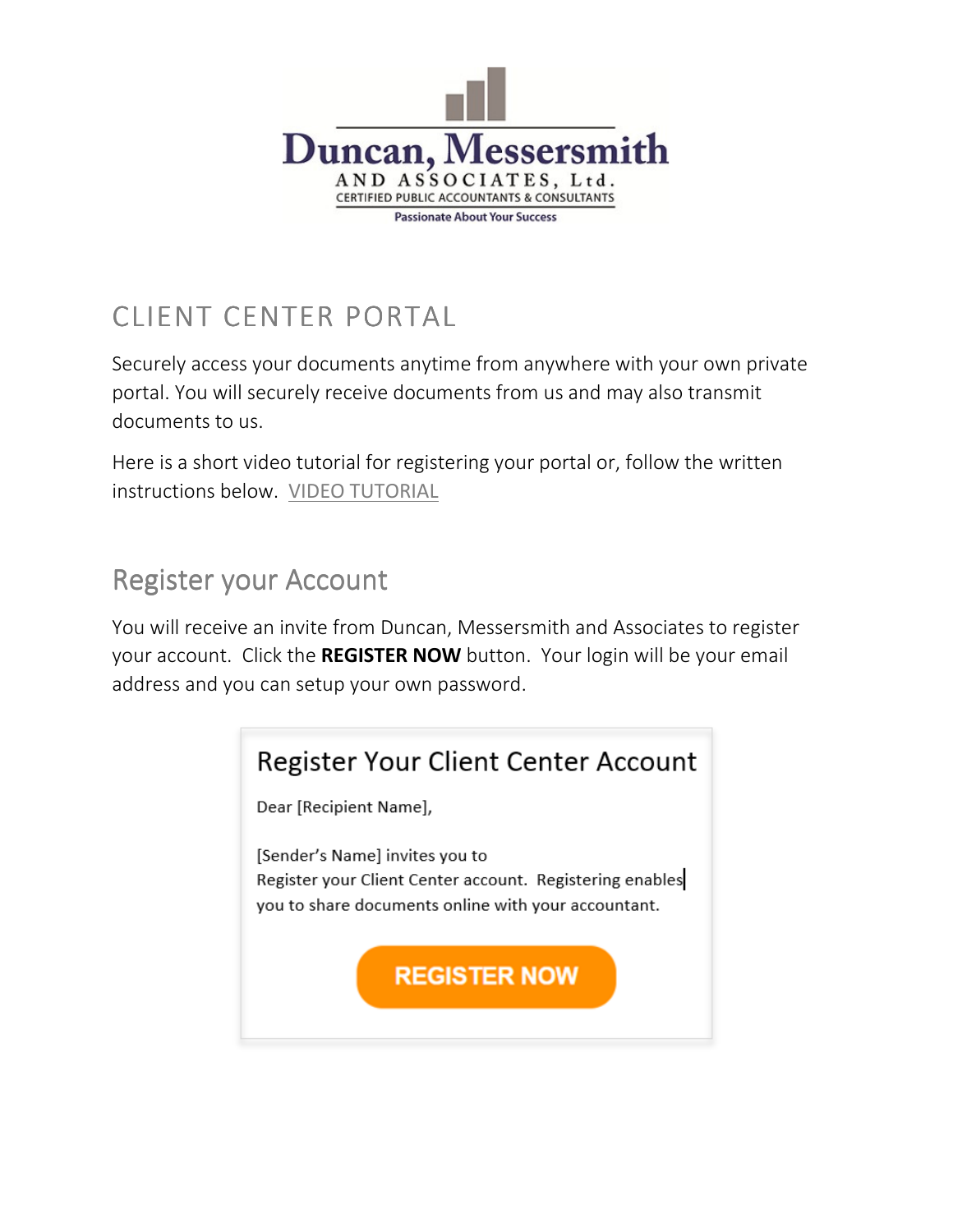Once registered, you can login to your portal anytime by going to [hscpas.com](https://www.hscpas.com/), clicking on the CLIENT CENTER link and then CLIENT LOGIN.





# Navigating Your Online Client Center

Use the toggle at the top left of the screen to navigate between your company and your individual accounts.

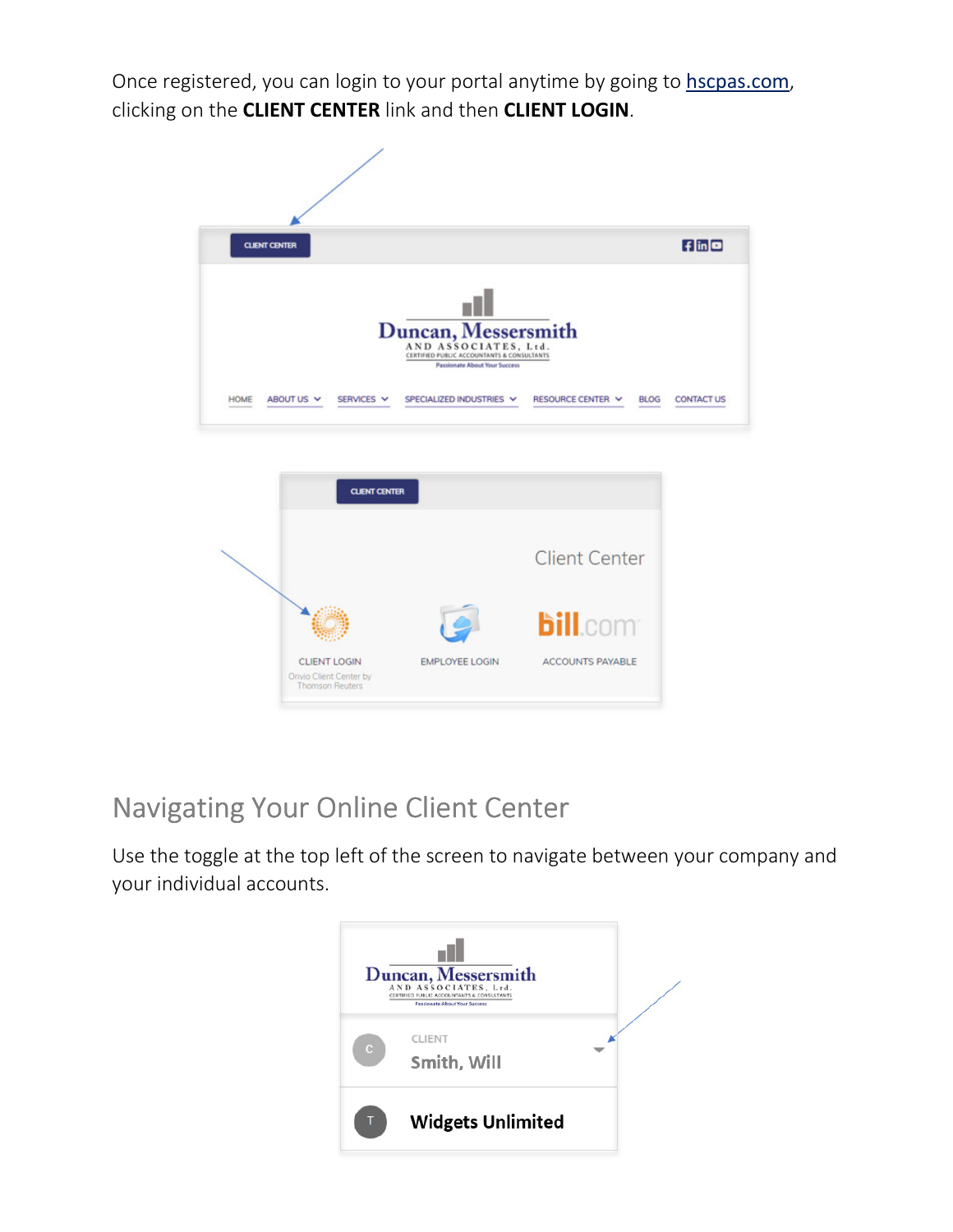At the top of your screen are two tabs, TASKS and DOCUMENTS. When we request specific documents from you or require an action step, such as an electronic signature, it will be in your TASKS tab.



The **DOCUMENTS** tab is where you can go to review documents we have shared with you. Here, you can also upload documents back to our firm.



## **Uploading Documents**

After you have selected your entity, click the **DOCUMENTS** tab and then the menu button to select either Firm Folder View or Simple List View. Choose the view that works best for you.

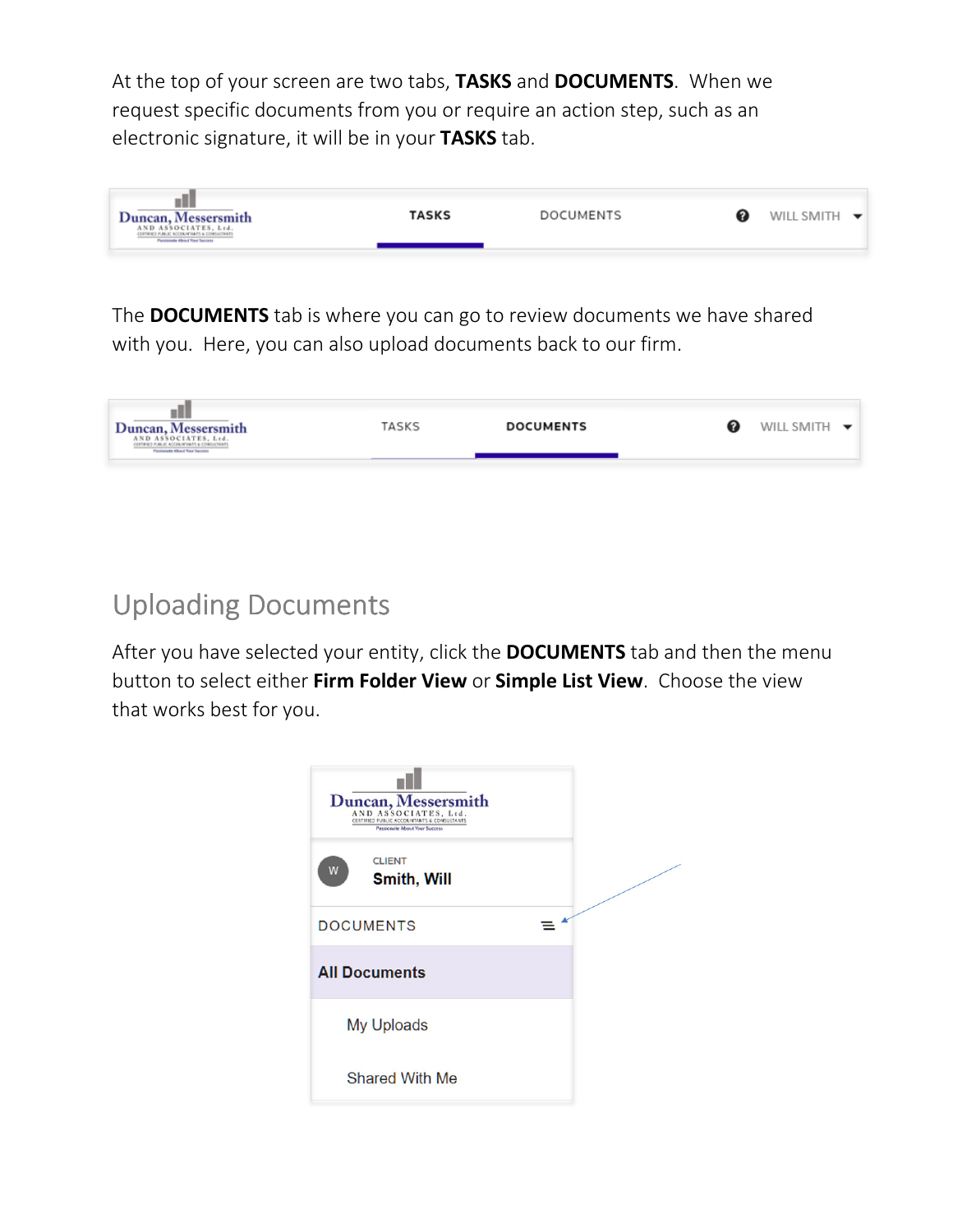To upload files to us, click the Add button.

| ulli<br>Duncan, Messersmith<br>AND ASSOCIATES, Ltd.<br>CERTIFIED PUBLIC ACCOUNTABITS & CONSULTANTS<br><b>Festivale Mout Your Security</b> |          | <b>TASKS</b>                      | <b>DOCUMENTS</b>                          | ℯ          | <b>WILL SMITH</b> |
|-------------------------------------------------------------------------------------------------------------------------------------------|----------|-----------------------------------|-------------------------------------------|------------|-------------------|
| <b>CLIENT</b><br>в<br>Smith, Will                                                                                                         |          | My Uploads                        |                                           |            |                   |
| <b>DOCUMENTS</b>                                                                                                                          | $\equiv$ | <b>O</b> Add<br><b>↓</b> Download | <b>m</b><br>Delete<br>$\boxdot$ Send      | Q Search   |                   |
| <b>All Documents</b>                                                                                                                      |          | All Time +                        |                                           |            |                   |
|                                                                                                                                           |          | Name                              | <b>Associated Task</b><br><b>Added By</b> | Modified J |                   |
| <b>My Uploads</b>                                                                                                                         |          | No documents to display.          |                                           |            |                   |

The following screen will appear. Add your files by Drag & Drop, by browsing for them on your computer, or by adding them from your Dropbox, Google Drive or Box account. Click Upload after your files have been added.

| Drag a File Here or                 |     |
|-------------------------------------|-----|
| <b>BROWSE FOR FILE &gt;</b>         |     |
| - Or Add Files From -               |     |
| Google Drive <b>Example Dropbox</b> | box |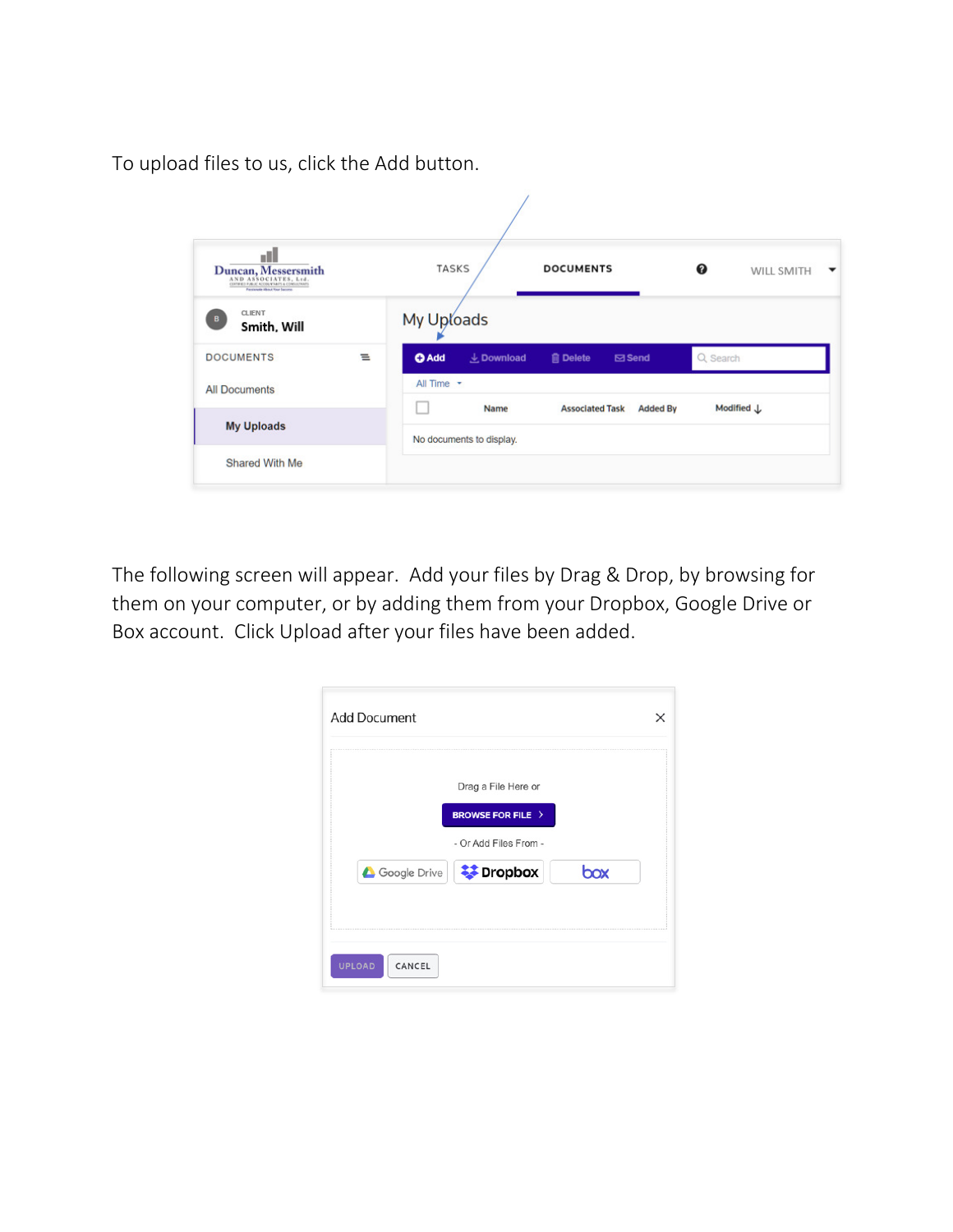#### Send copies to a 3rd party

To send copies to your Banker or Financial Advisor, select your file, click Send and enter the recipients email address. This will send a link to the recipient allowing them to download the file. We recommend setting an expiration time for the link you send.



| <b>Send Documents</b>                                                            | $\times$ |
|----------------------------------------------------------------------------------|----------|
| $\Box$ Email me a copy<br>Email address(es)                                      |          |
| Subject <sup>*</sup>                                                             |          |
| Message                                                                          |          |
| Optional - add a message                                                         |          |
| File links expire"                                                               | 6        |
| After 2 weeks                                                                    |          |
| Require the recipient to enter a unique password to view the<br>П<br>document(s) |          |
| Enter password                                                                   |          |
| Documents shared:<br>• 2018 US Tax Return.pdf                                    |          |
| CANCEL<br><b>SEND</b>                                                            |          |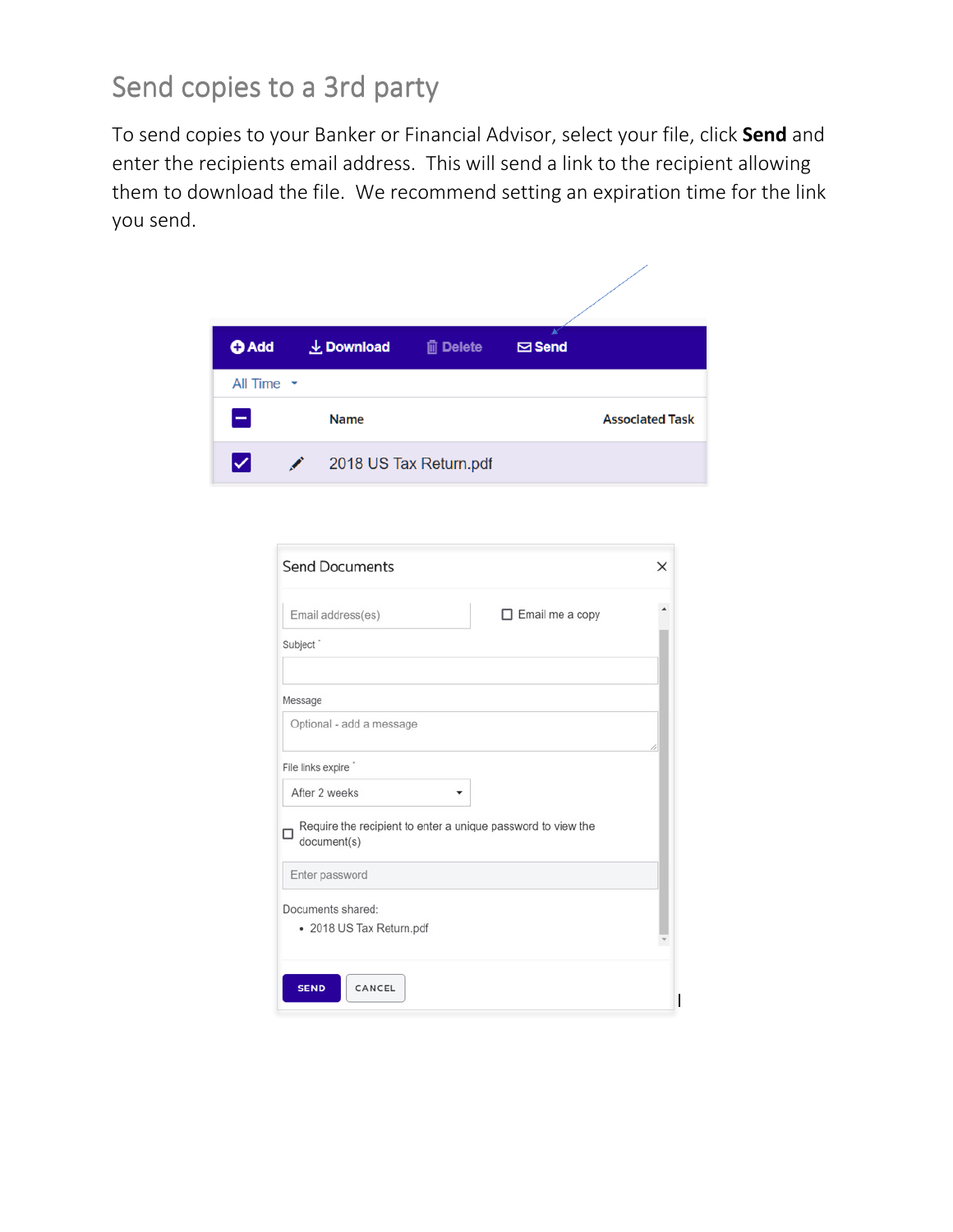# Download a file

Select the files you want to download, then click the download button.



## Update your password

To update your password, click your name at the top right, then Edit Profile. Here you can update your name (if it changed) as well as your password.